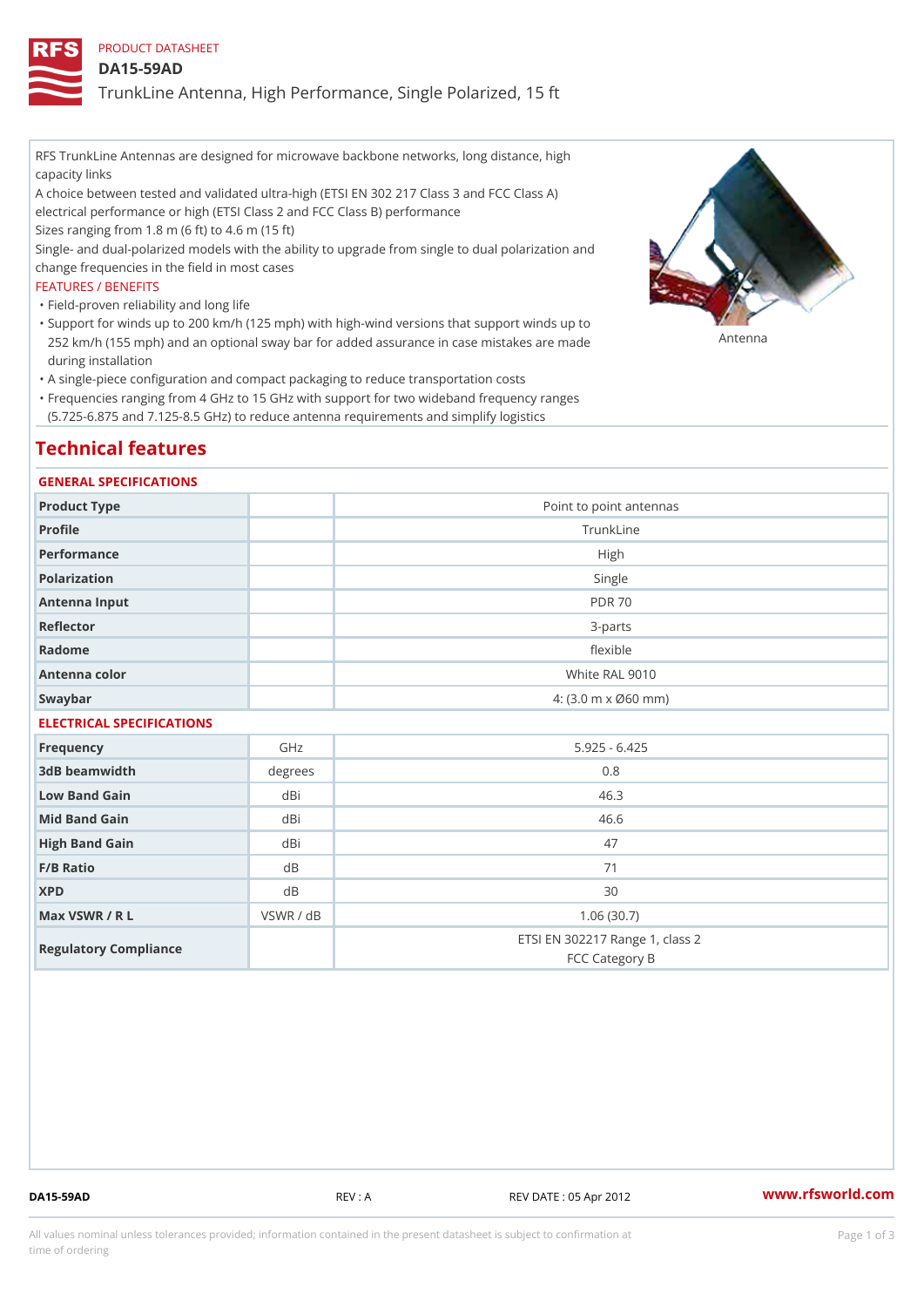# PRODUCT DATASHEET

# DA15-59AD

TrunkLine Antenna, High Performance, Single Polarized, 15 ft

| Diameter                                      | ft $(m)$     | 15(4.6)                                           |
|-----------------------------------------------|--------------|---------------------------------------------------|
| Elevation Adjustment                          | degrees      | ± 5                                               |
| Azimuth Adjustment                            | degrees      | ± 5                                               |
| Polarization Adjustment                       | degrees      | ± 5                                               |
| Mounting Pipe Diameter<br>minimaum            | $mm$ (in)    | 219(8.6)                                          |
| Mounting Pipe Diameter<br>$m$ a x i $m$ u $m$ | $mm$ (in)    | 219(8.6)                                          |
| Approximate Weight                            | kg(lb)       | 750 (1650)                                        |
| Survival Windspeed                            | $km/h$ (mph) | 200 (125)                                         |
| Operational Windspeed                         | $km/h$ (mph) | 190 (118)                                         |
| <b>STRUCTURE</b>                              |              |                                                   |
| Radome Material                               |              | PVC coated fabric                                 |
| FURTHER ACCESSORIES                           |              |                                                   |
| optional Swaybar                              |              | 0: (not applicable)                               |
| Further Accessories                           |              | SMA-SKO-UNIVERSAL-L : Universal sway bar fixation |

#### Dimension\_A mm (in) 4757 (188) Dimension\_B m<sub>m</sub> (in) 2360 (93.3) Dimension\_C mm (in) 855 (33.8) Dim\_D m m

| $U$ IIII $U$ -<br>$219mm(8.5_{ir})$ $Rip$ | - 111-111   | 294 (11.6) |
|-------------------------------------------|-------------|------------|
| $Dimension$ $E$                           | m m<br>(in) | 455 (17.9) |
| $Dimension_F$                             | m m<br>(in) | 1690(66.8) |

DA15-59AD REV : A REV DATE : 05 Apr 2012 [www.](https://www.rfsworld.com)rfsworld.com